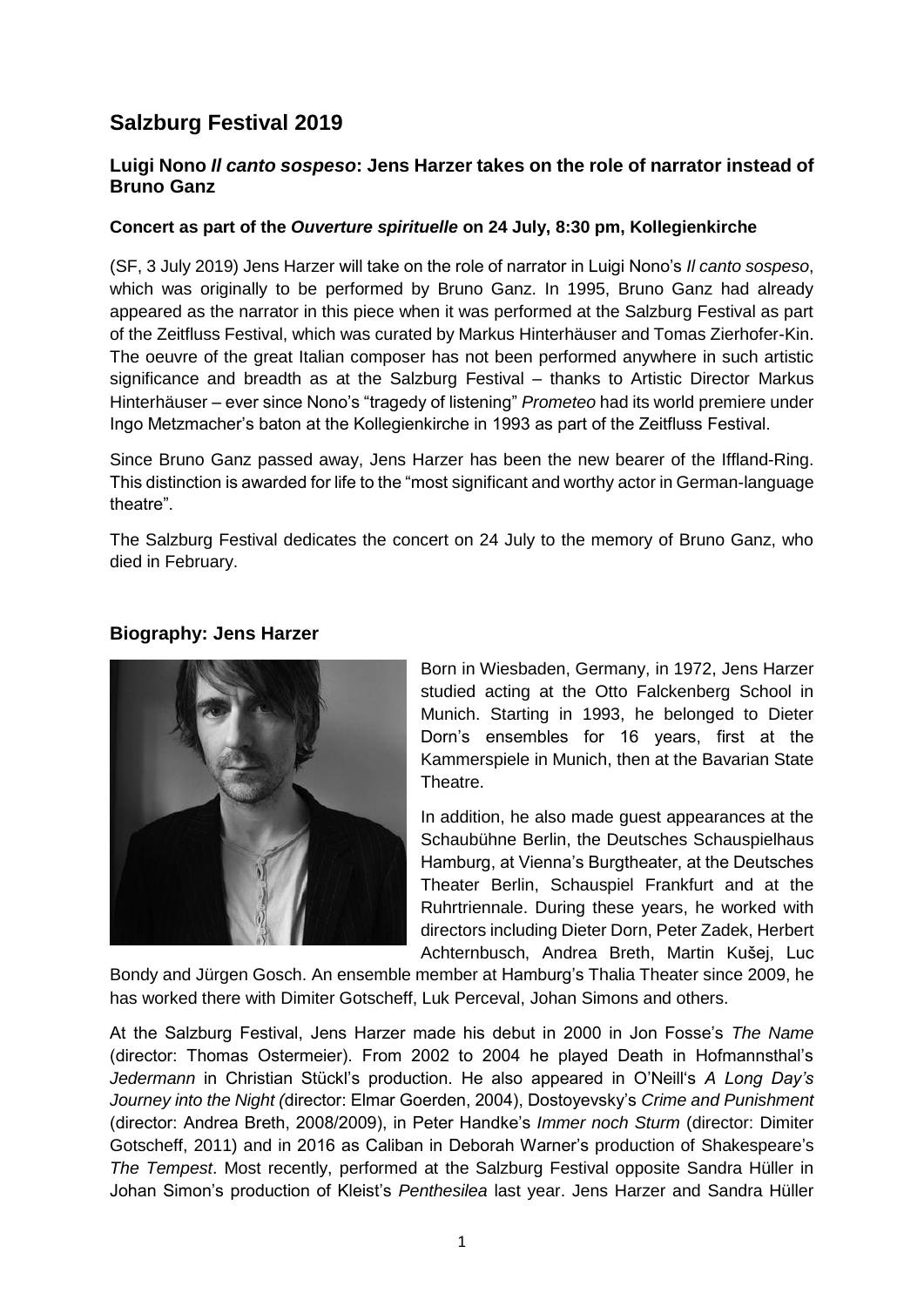were nominated for the 2018 Nestroy Prize in the categories "Best Actor" and "Best Actress" for their portrayals of Achilles and Penthesilea. The critics' poll of the journal *Theater heute*  elected Jens Harzer Actor of the Year in 2008 and 2011.

Jens Harzer's cinema credits include films by Michael Verhoeven, Hans-Christian Schmid, Bülent Akıncı and, most recently, Wim Wenders and Tom Tykwer.

Since the death of Bruno Ganz, Jens Harzer has been the new bearer of the Iffland-Ring. This distinction is awarded for life to the "most significant and worthy stage artist in Germanlanguage theatre".

## **OUVERTURE SPIRITUELLE SWR Vocal Ensemble · SWR Symphony Orchestra · Creed · Rundel**

**Wed, 24 July, 8:30 pm,** [Kollegienkirche](https://www.salzburgerfestspiele.at/l/kollegienkirche)

**[Yeree Suh](https://www.salzburgerfestspiele.at/a/yeree-suh)** Soprano **Bettina Ranch** Contralto **[Robin Tritschler](https://www.salzburgerfestspiele.at/a/robin-tritschler)** Tenor **Jens Harzer** Narrator **[SWR Vokalensemble](https://www.salzburgerfestspiele.at/a/swr-vokalensemble) Marcus Creed** Chorusmaster / Music Director [\(Gesualdo and Rihm\)](https://www.salzburgerfestspiele.at/a/marcus-creed)  **SWR Symphony Orchestra [Peter Rundel](https://www.salzburgerfestspiele.at/a/peter-rundel)** Conductor (Nono)

PROGRAMME

## **CARLO GESUALDO** *Responsoria et alia ad Officium Hebdomadae Sanctae spectantia*: Tristis est anima mea

#### **WOLFGANG RIHM**

*Sieben Passions-Texte* for six voices: Motetus I [Tristis est anima mea]

#### **CARLO GESUALDO**

*Responsoria et alia ad Officium Hebdomadae Sanctae spectantia*: Velum templi scissum est

## **WOLFGANG RIHM**

*Sieben Passions-Texte* for six voices: Motetus III [Velum templi scissum est]

## **CARLO GESUALDO**

*Responsoria et alia ad Officium Hebdomadae Sanctae spectantia*: Tenebrae factae sunt